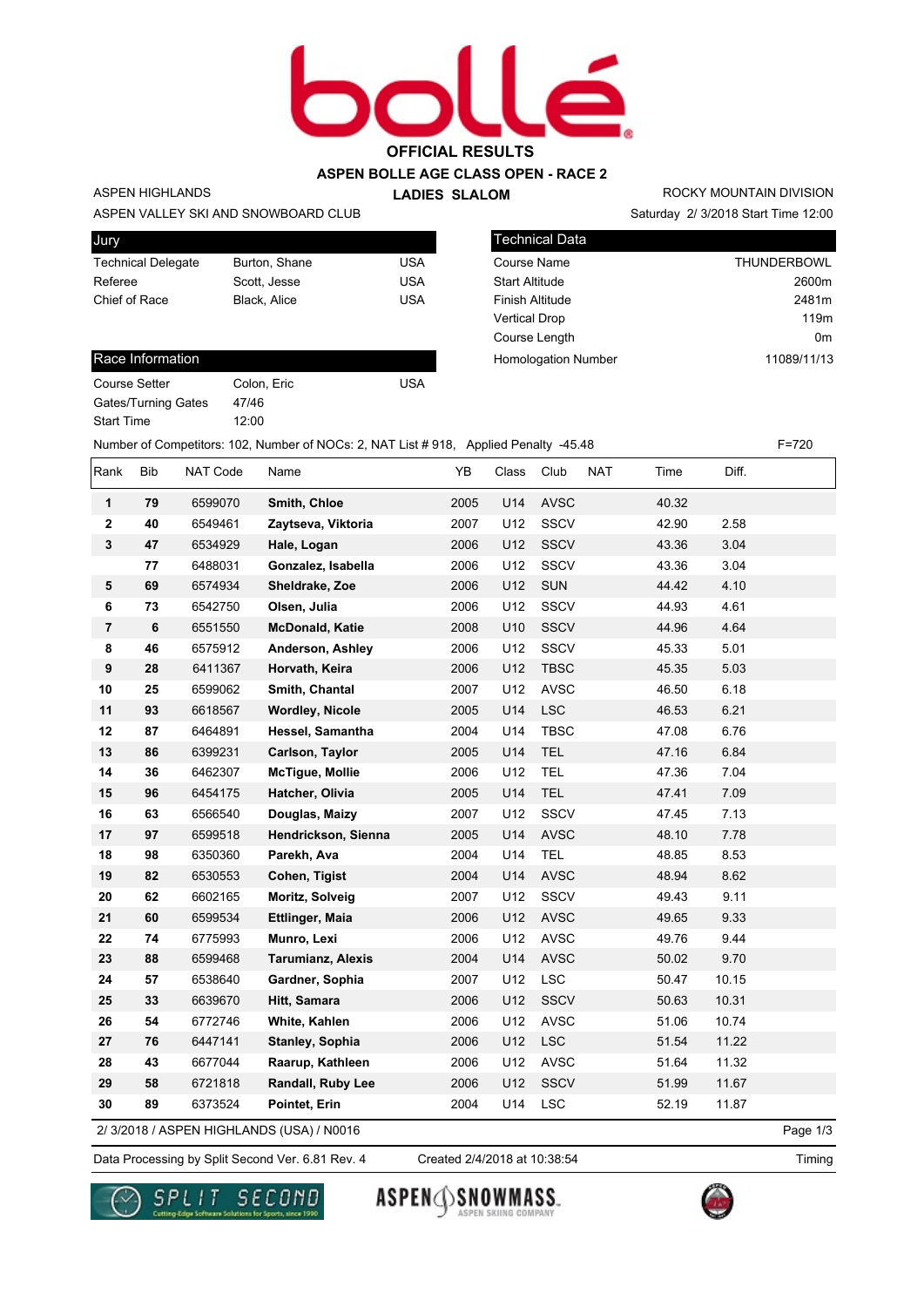# **OFFICIAL RESULTS**

**ASPEN BOLLE AGE CLASS OPEN - RACE 2**

**LADIES SLALOM** 

Saturday 2/ 3/2018 Start Time 12:00 ROCKY MOUNTAIN DIVISION

| Rank     | Bib      | NAT Code           | Name                                     | YB           | Class      | Club<br><b>NAT</b> | Time               | Diff.          |  |
|----------|----------|--------------------|------------------------------------------|--------------|------------|--------------------|--------------------|----------------|--|
| 31       | 80       | 6463859            | <b>Willoughby, Sophie</b>                | 2005         | U14        | <b>TBSC</b>        | 53.41              | 13.09          |  |
| 32       | 67       | 6678373            | Bassi, Alika                             | 2006         | U12        | <b>AVSC</b>        | 53.58              | 13.26          |  |
| 33       | 61       | 6455162            | Shults, Maya                             | 2006         | U12        | <b>TEL</b>         | 53.83              | 13.51          |  |
| 34       | 29       | 6514167            | Chandler, Regan                          | 2007         | U12        | <b>TEL</b>         | 53.97              | 13.65          |  |
| 35       | 68       | 6563906            | Brady, Luci                              | 2006         | U12        | <b>TBSC</b>        | 54.09              | 13.77          |  |
| 36       | 72       | 6512153            | Carlson, Skylar                          | 2007         | U12        | <b>TEL</b>         | 54.23              | 13.91          |  |
| 37       | 94       | 6371133            | Baughn, Chloe                            | 2004         | U14        | <b>LSC</b>         | 54.25              | 13.93          |  |
| 38       | 37       | 6550039            | Walick, Adeleine                         | 2006         | U12        | <b>TBSC</b>        | 54.33              | 14.01          |  |
| 39       | 59       | 6742026            | Valentini, Maria Teresa                  | 2007         | U12        | <b>AVSC</b>        | 54.76              | 14.44          |  |
| 40       | 52       | 6462008            | Lyga, Hannah                             | 2006         | U12        | TEL                | 55.17              | 14.85          |  |
| 41       | 12       | 6598689            | Lally, Sarah                             | 2009         | U10        | <b>LSC</b>         | 55.78              | 15.46          |  |
| 42       | 39       | 6757793            | <b>Eggleston, Elle</b>                   | 2006         | U12        | <b>AVSC</b>        | 55.85              | 15.53          |  |
| 43       | 13       | 6593077            | Hopkins, Lauren                          | 2009         | U10        | SSCV               | 55.86              | 15.54          |  |
| 44       | 81       | 6538332            | Smalls, Zala                             | 2005         | U14        | <b>AVSC</b>        | 55.90              | 15.58          |  |
| 45       | 20       | 6552060            | Fischer, Makenna                         | 2008         | U10        | <b>TBSC</b>        | 56.65              | 16.33          |  |
| 46       | 66       | 6655970            | Weinberg, Alexandra                      | 2006         | U12        | <b>CBMST</b>       | 56.67              | 16.35          |  |
| 47       | 35       | 6679595            | Frisch, Quintessa                        | 2007         | U12        | AVSC               | 56.87              | 16.55          |  |
| 48       | 45       | 6775218            | Baker, Gemma                             | 2006         | U12        | <b>AVSC</b>        | 57.12              | 16.80          |  |
| 49       | 140      | R6617693           | Scott, Addyson                           | 2007         | U12        | <b>LSC</b>         | 57.57              | 17.25          |  |
| 50       | 53       | 6508316            | Adkins, Alexandra                        | 2007         | U12        | <b>TBSC</b>        | 57.60              | 17.28          |  |
| 51       | 92       | 6773324            | <b>McManus, Molly</b>                    | 2005         | U14        | <b>AVSC</b>        | 57.76              | 17.44          |  |
| 52       | 31       | 6775405            | Kenny, Darienne                          | 2007         | U12        | <b>AVSC</b>        | 57.77              | 17.45          |  |
| 53       | 42       | 6508364            | <b>Guest, Charlotte</b>                  | 2006         | U12        | <b>TEL</b>         | 58.56              | 18.24          |  |
| 54       | 90       | 6453591            | Lovett, Persia                           | 2004         | U14        | <b>CBMST</b>       | 58.66              | 18.34          |  |
| 55       | 70       | 6774942            | Hodgson, Harper                          | 2006         | U12        | <b>AVSC</b>        | 58.94              | 18.62          |  |
| 56       | 27       | 6727842            | Newhard, Teagan                          | 2007         | U12        | AVSC               | 58.99              | 18.67          |  |
| 57       | 71       | 6508801            | Ward, Pella                              | 2007         | U12        | <b>TEL</b>         | 59.24              | 18.92          |  |
| 58       | 8        | 6775731            | Osborne, Tessa                           | 2008         | U10        | <b>AVSC</b>        | 59.33              | 19.01          |  |
| 59       | 41       | 6536119            | Lally, Sydney                            | 2007         | U12        | <b>LSC</b>         | 1:00.22            | 19.90          |  |
| 60       | 5        | 6565217            | <b>Spitzer, Scarlett</b>                 | 2008         | U10        | <b>TEL</b>         | 1:01.30            | 20.98          |  |
| 61       | 19       | 6608869            | Ferry, Elektra                           | 2009         | U10        | <b>AVSC</b>        | 1:01.57            | 21.25          |  |
| 62       | 91       | 6823775            | <b>Birnie, Gracie</b>                    | 2005         | U14        | <b>CBMST</b>       | 1:01.96            | 21.64          |  |
| 63       | 21       | 6765911<br>6846516 | <b>Truitt, Catelin</b><br>Dehaven, Piper | 2008         | U10        | <b>SSCV</b>        | 1:02.01            | 21.69          |  |
| 64       | 22       |                    | <b>Andrulaitis, Tessa</b>                | 2009         | U10        | AVSC               | 1:02.11            | 21.79          |  |
| 65<br>66 | 24<br>55 | 6846581<br>6451203 | Hampton, Breton                          | 2006<br>2006 | U12<br>U12 | AVSC<br>TEL        | 1:02.65<br>1:02.95 | 22.33<br>22.63 |  |
| 67       | 65       | 6563285            | Cieciuch, Jula                           | 2007         | U12        | <b>TEL</b>         | 1:03.06            | 22.74          |  |
| 68       | 23       | 6775239            | Baker, Leila                             | 2007         | U12        | AVSC               | 1:04.03            | 23.71          |  |
|          |          |                    |                                          |              | U10        | AVSC               |                    |                |  |
| 69<br>70 | 16<br>17 | 6774726<br>6793901 | <b>Phillips, Devon</b><br>Renick, Mari   | 2008<br>2009 | U10        | <b>CBMST</b>       | 1:04.48<br>1:04.59 | 24.16<br>24.27 |  |
| 71       | 2        | 6803159            | Fleischer, Roxy                          | 2009         | U10        | SSCV               | 1:04.71            | 24.39          |  |
| 72       | 44       | 6846592            | Andrulaitis, Sydney                      | 2007         | U12        | <b>AVSC</b>        | 1:05.60            | 25.28          |  |
| 73       | 1        | 6629592            | <b>McTigue, Belle</b>                    | 2009         | U10        | TEL                | 1:06.39            | 26.07          |  |
| 74       | 14       | 6715747            | Regan, Ryleigh                           | 2008         | U10        | PRC                | 1:06.85            | 26.53          |  |
| 75       | $\bf 7$  | 6844274            | Morse, Mary                              | 2008         | U10        | AVSC               | 1:07.31            | 26.99          |  |
|          |          |                    |                                          |              |            |                    |                    |                |  |

2/ 3/2018 / ASPEN HIGHLANDS (USA) / N0016

ASPEN VALLEY SKI AND SNOWBOARD CLUB

ASPEN HIGHLANDS

Page 2/3

Data Processing by Split Second Ver. 6.81 Rev. 4 Created 2/4/2018 at 10:38:54 Timing

Created 2/4/2018 at 10:38:54